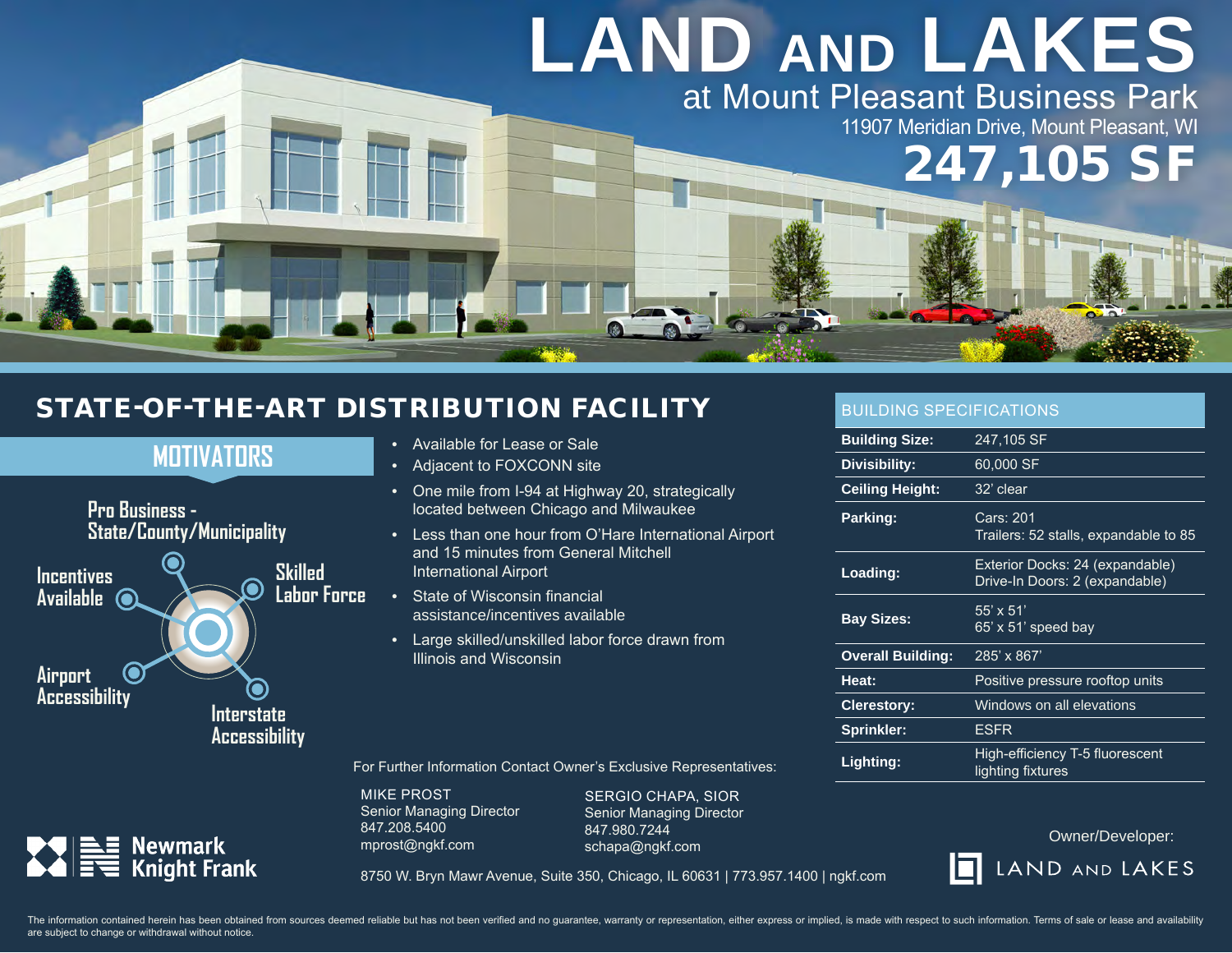

## AERIAL MAP



For Further Information Contact Owner's Exclusive Representatives:

MIKE PROST Senior Managing Director 847.208.5400 mprost@ngkf.com

SERGIO CHAPA, SIOR Senior Managing Director 847.980.7244 schapa@ngkf.com

Owner/Developer: LAND AND LAKES

8750 W. Bryn Mawr Avenue, Suite 350, Chicago, IL 60631 | 773.957.1400 | ngkf.com